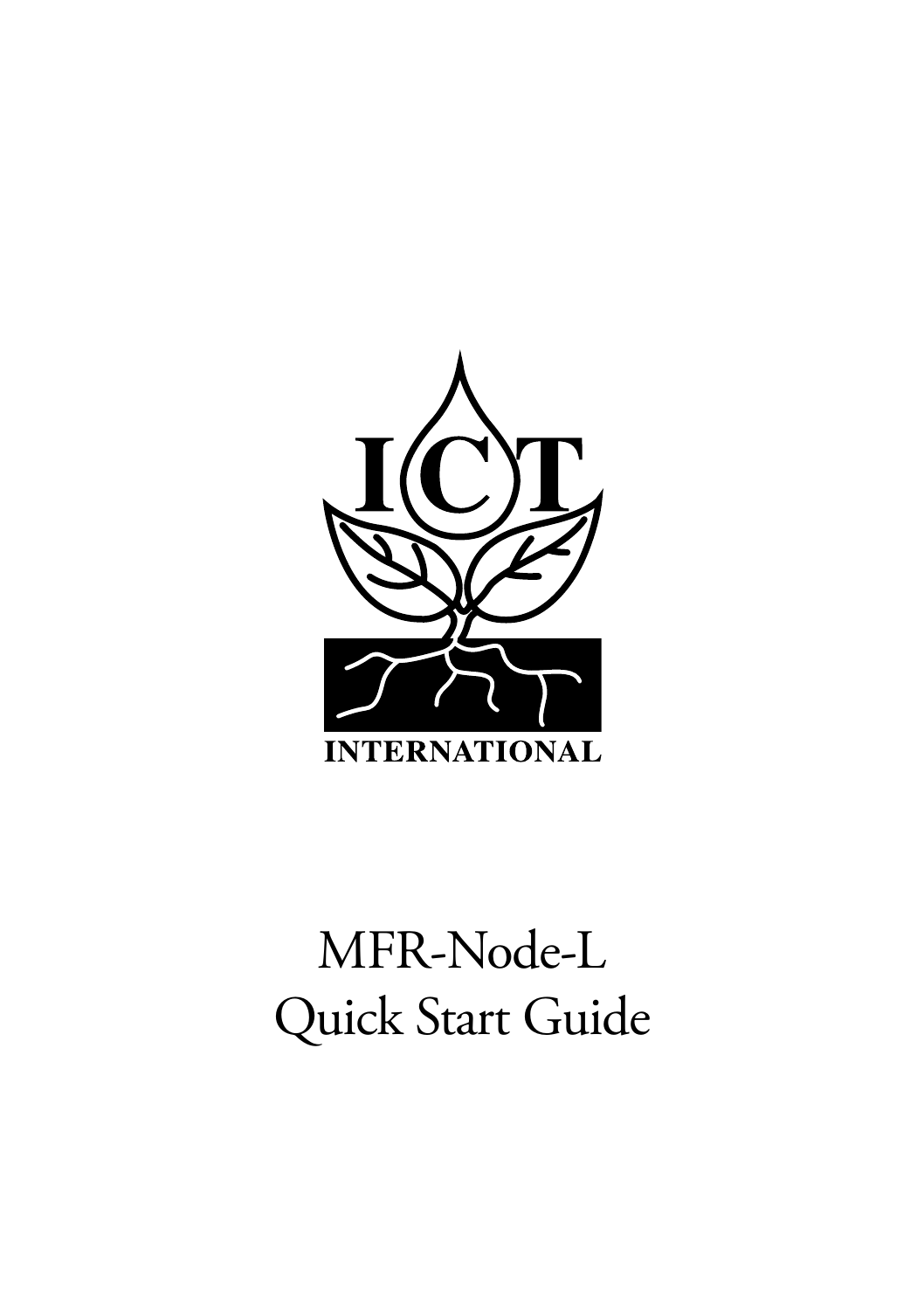The ICT International MFR-NODE is configured (i.e. identified and authenticated) over USB serial console using a terminal or terminal emulator. It is compatible with Windows 10, Mac OS and Linux. One terminal emulator we recommend is Putty, which can be downloaded from https://www.putty.org/. Connecting a MFR-NODE to a computer via the Micro USB port will provide a serial port for configuration.

Recommended settings are as follows:

- □ Baud Rate: 115200 baud □ Parity: None
- □ Bits: 8 | Stop Bits: 1 □ Flow Control: Disabled.

To retrieve or reprogram in new LoRaWAN keys (DEV EUI, APP EUI & APP KEY), refer to the MFR-NODE Manual Section 3.2.1 'LoRaWAN EUIs – lora eui' and 3.2.2 'LoRaWAN Application/Join Key – lora key app'. This device has been initially programmed with a

#### **DEV EUI:**

### **This device is configured to an upload schedule of:**

To customise or change this setting see the MFR-NODE Manual Section 3.4.3 'Period between Reports - report period'.

Please see ICT International's youtube video on connecting to your device at **https://youtu.be/PNkfcJCnCXU** and on registering an application to the TTN 'The Things Network' at **https://youtu.be/ dJ5gdZMBDK0**.

**To locate the decoder for your MFR-NODE-L, find the relevant ICT International SNiP webpage and download the file.**

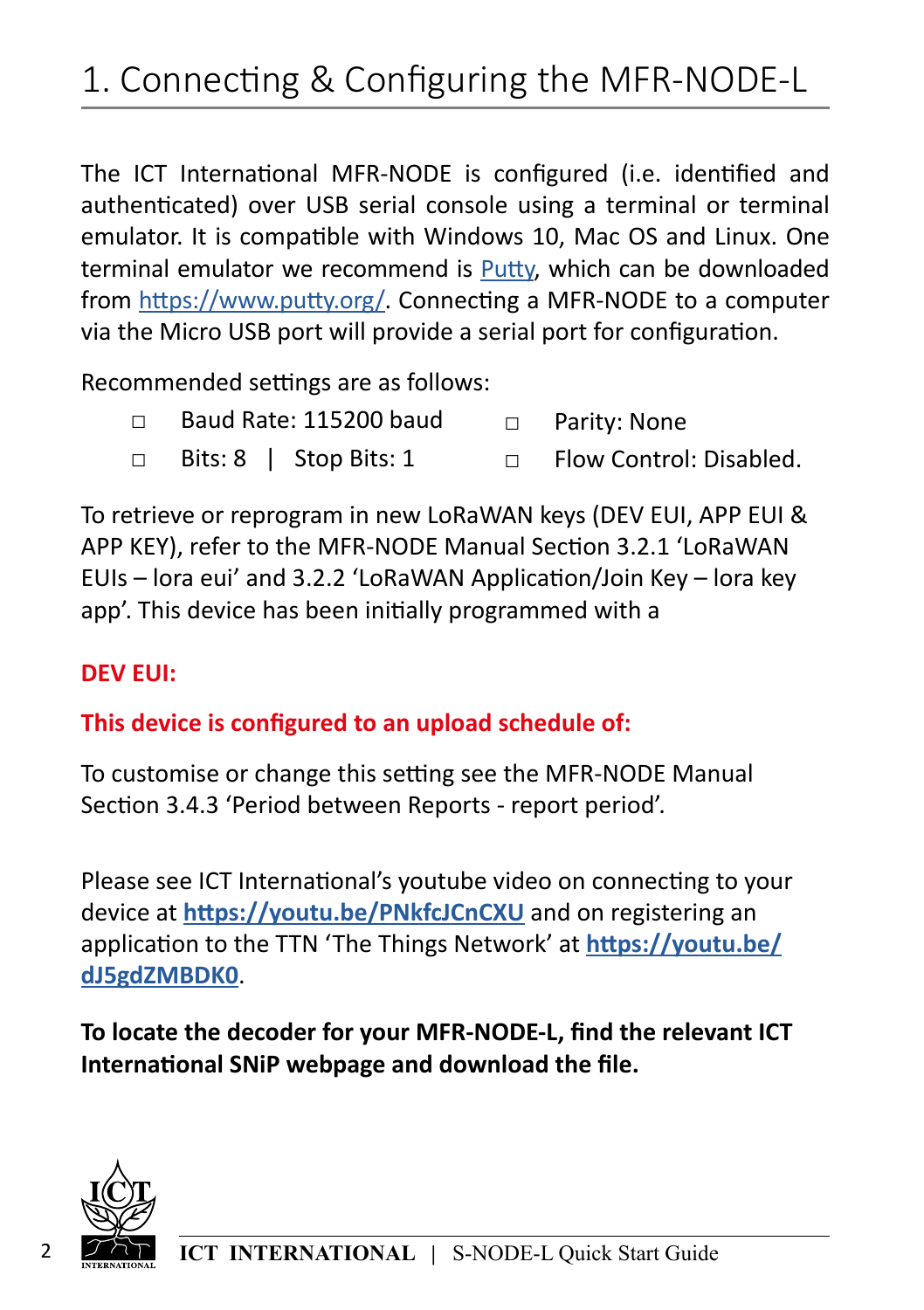Before attaching the Antenna, remove the risk of inducing an static electric discharge to the Node by carefully grounding the SMA (M) pin of the Antenna to the outer brass rim of the SMA (F) connector on the Node.



### 3. Connecting Sensors & External Power

A connector is available on the right-hand side of the board for each type of sensor, as follows:

- □ SDI-12 is below the solar input
- □ Analog is below SDI-12 (A1 to A4)
- □ Digital is D1 to D4

Match each wire core to their correct respective sockets accordingly.

The input for external power is located at the top, on the right of the board, labelled SOLAR. This input is polarised, please ensure that positive (+) is inserted in the (+) terminal and negative (-) in the (-) terminal. The MFR-NODE has an on-board solar charge controller and can be directly connected to a 12V or 24V solar panel. Alternatively, a 12V to 24V mains DC power supply can be connected for indoor use. Please ensure that the MFR-NODE's internal battery is plugged in when using solar power.